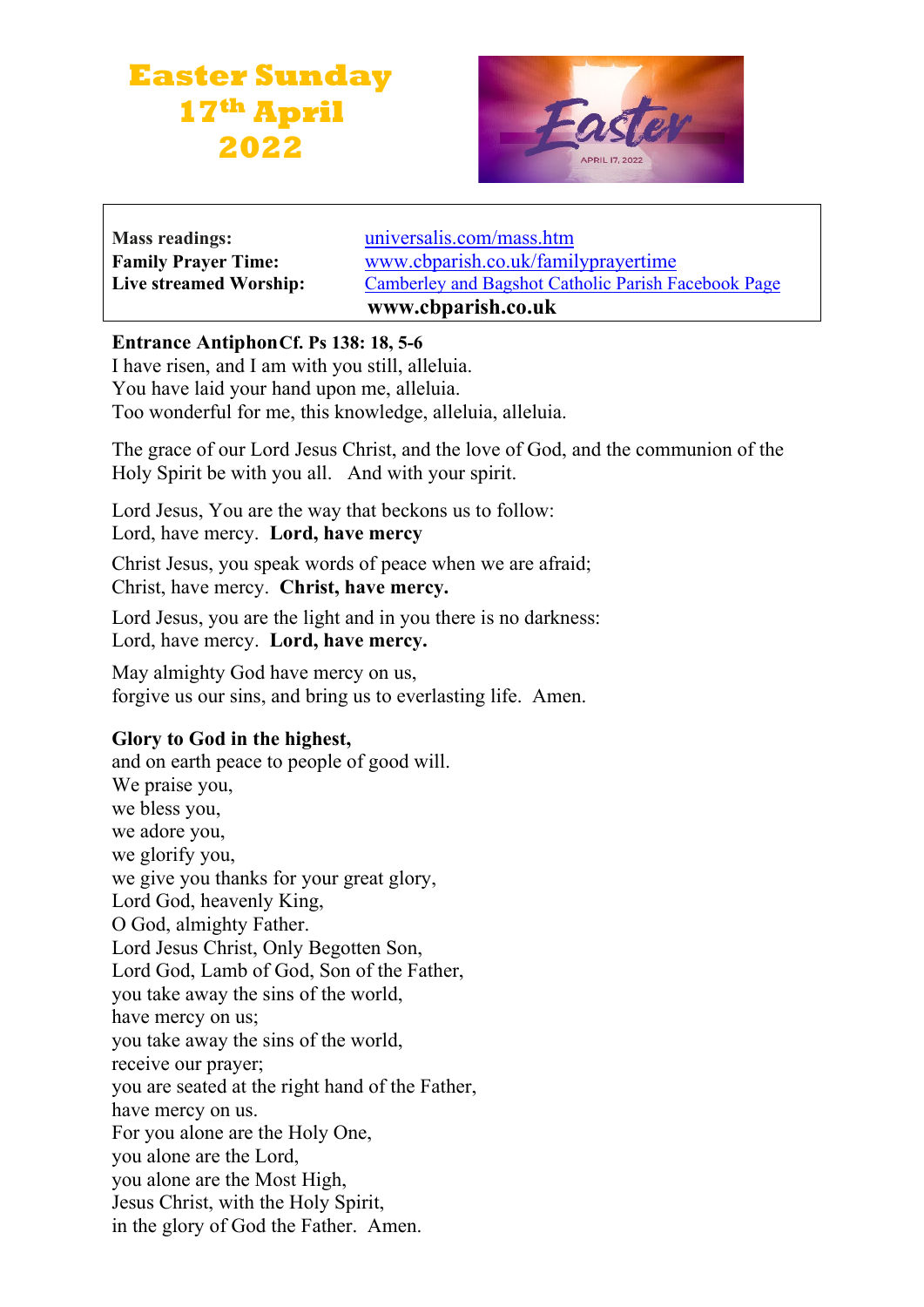#### **Collect**

O God, who on this day, through your Only Begotten Son, have conquered death and unlocked for us the path to eternity, grant, we pray, that we who keep the solemnity of the Lord's Resurrection may, through the renewal brought by your Spirit, rise up in the light of life. Through our Lord Jesus Christ, your Son, who lives and reigns with you in the unity of the Holy Spirit, God, for ever and ever.

## **First reading** Acts 10:34,37-43

Peter addressed Cornelius and his household: 'You must have heard about the recent happenings in Judaea; about Jesus of Nazareth and how he began in Galilee, after John had been preaching baptism. God had anointed him with the Holy Spirit and with power, and because God was with him, Jesus went about doing good and curing all who had fallen into the power of the devil. Now I, and those with me, can witness to everything he did throughout the countryside of Judaea and in Jerusalem itself: and also to the fact that they killed him by hanging him on a tree, yet three days afterwards God raised him to life and allowed him to be seen, not by the whole people but only by certain witnesses God had chosen beforehand. Now we are those witnesses – we have eaten and drunk with him after his resurrection from the dead – and he has ordered us to proclaim this to his people and to tell them that God has appointed him to judge everyone, alive or dead. It is to him that all the prophets bear this witness: that all who believe in Jesus will have their sins forgiven through his name.'

### **Responsorial Psalm 117(118):1-2,16-17,22-23**

#### **This day was made by the Lord: we rejoice and are glad.**

Give thanks to the Lord for he is good, for his love has no end. Let the sons of Israel say: 'His love has no end.'

The Lord's right hand has triumphed; his right hand raised me up. I shall not die, I shall live and recount his deeds.

The stone which the builders rejected has become the corner stone. This is the work of the Lord, a marvel in our eyes.

#### **Second reading** Colossians 3:1-4

Since you have been brought back to true life with Christ, you must look for the things that are in heaven, where Christ is, sitting at God's right hand. Let your thoughts be on heavenly things, not on the things that are on the earth, because you have died, and now the life you have is hidden with Christ in God. But when Christ is revealed – and he is your life – you too will be revealed in all your glory with him.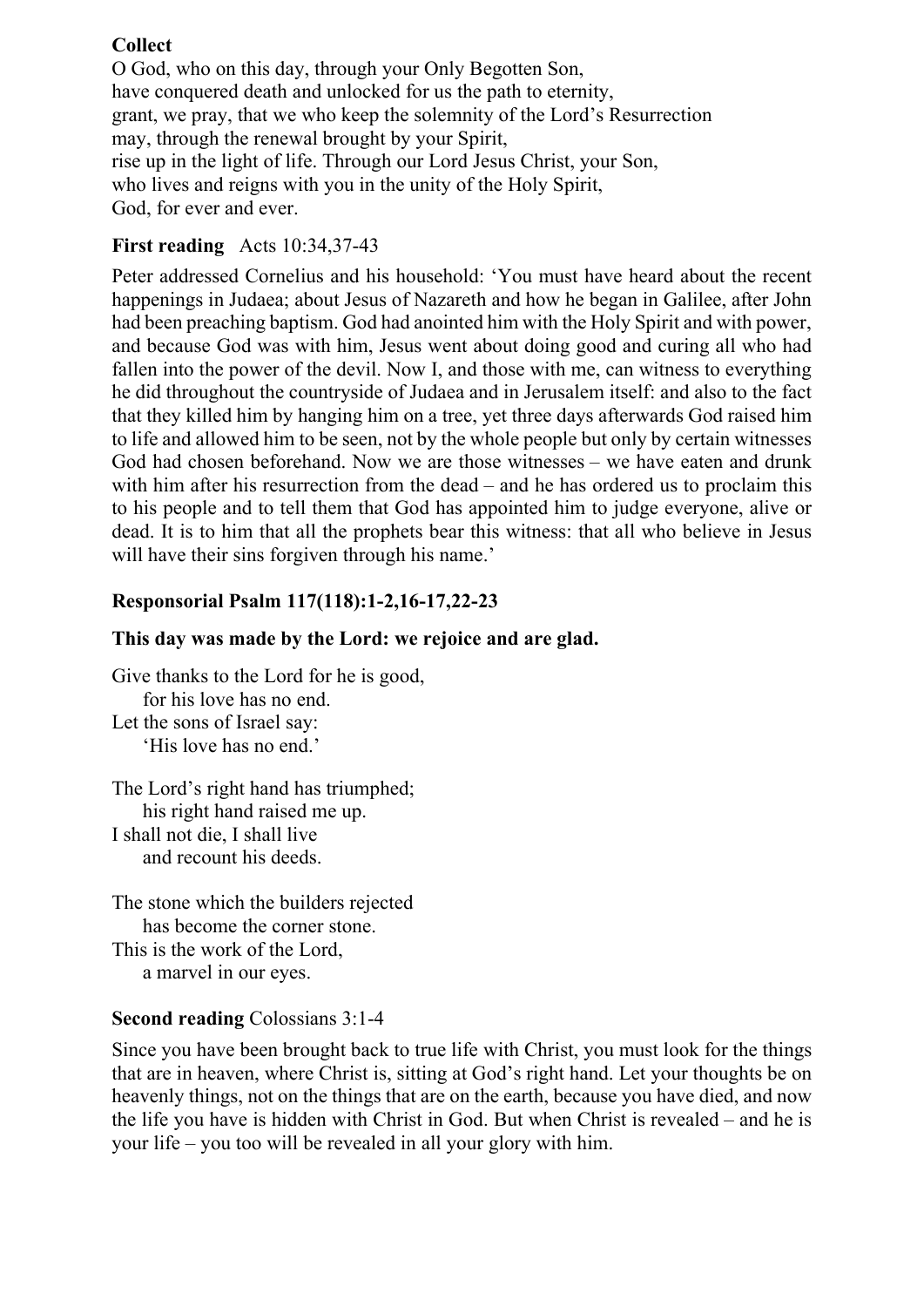#### **Sequence Victimae Paschali Laudes**

Christians, to the Paschal Victim offer sacrifice and praise. The sheep are ransomed by the Lamb; and Christ, the undefiled, hath sinners to his Father reconciled.

Death with life contended: combat strangely ended!

Life's own Champion, slain, yet lives to reign.

Tell us, Mary: say what thou didst see upon the way.

The tomb the Living did enclose; I saw Christ's glory as he rose!

The angels there attesting; shroud with grave-clothes resting.

Christ, my hope, has risen: he goes before you into Galilee.

That Christ is truly risen from the dead we know. Victorious king, thy mercy show!

*Alleluia, alleluia! Christ, our passover, has been sacrificed: let us celebrate the feast then, in the Lord. Alleluia!* 

#### **Gospel John 20:1-9**

It was very early on the first day of the week and still dark, when Mary of Magdala came to the tomb. She saw that the stone had been moved away from the tomb and came running to Simon Peter and the other disciple, the one Jesus loved. 'They have taken the Lord out of the tomb' she said 'and we don't know where they have put him.'

So Peter set out with the other disciple to go to the tomb. They ran together, but the other disciple, running faster than Peter, reached the tomb first; he bent down and saw the linen cloths lying on the ground, but did not go in. Simon Peter who was following now came up, went right into the tomb, saw the linen cloths on the ground, and also the cloth that had been over his head; this was not with the linen cloths but rolled up in a place by itself. Then the other disciple who had reached the tomb first also went in; he saw and he believed. Till this moment they had failed to understand the teaching of scripture, that he must rise from the dead.

Fr Paul's **homily** can be listened to **[via the Parish website](https://www.cbparish.co.uk/homilies)** 

#### **Renewal of Baptismal Promise**

V. Do you reject Satan? R. I do. V. And all his works?

R. I do.